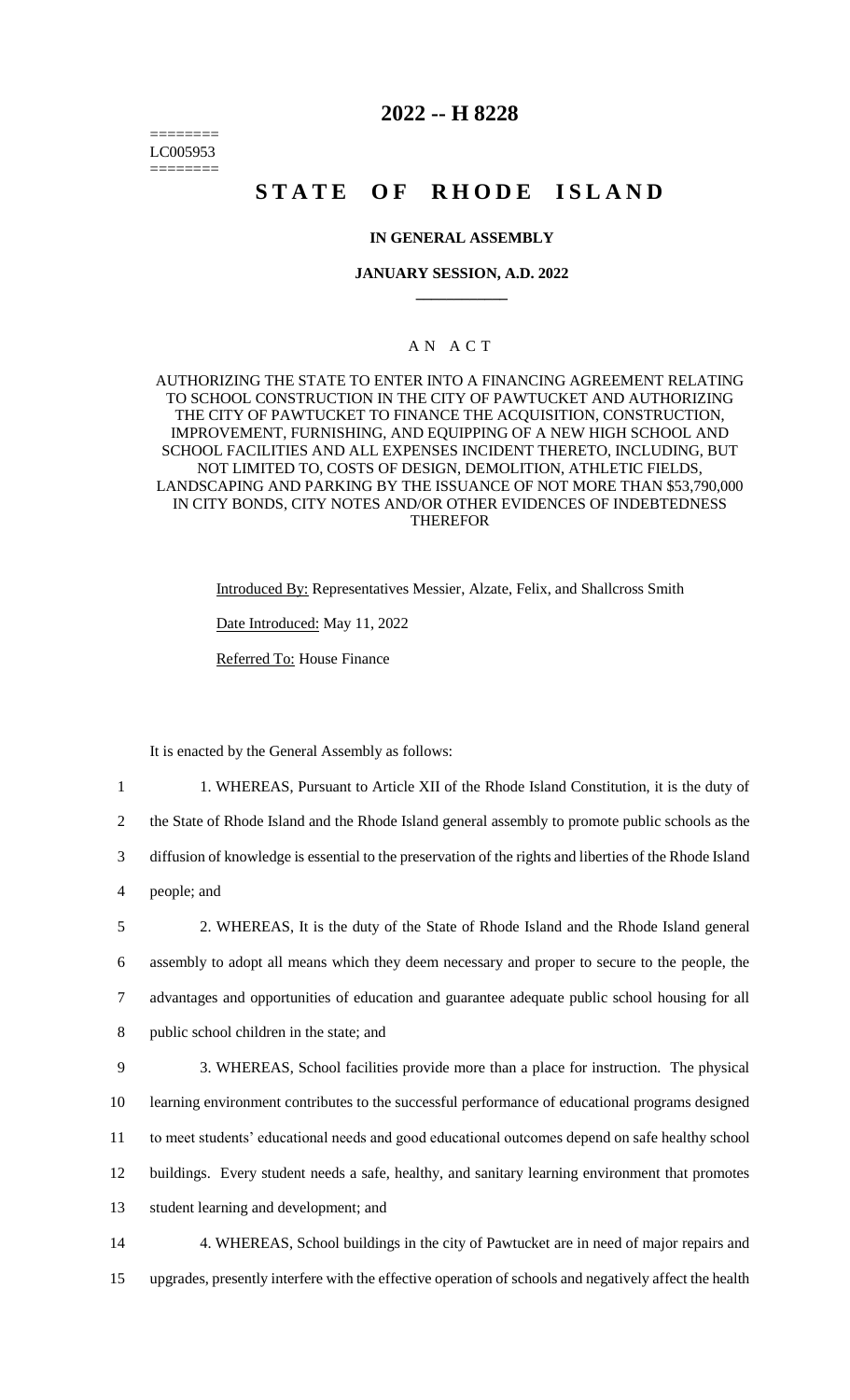- safety and welfare of the children of Pawtucket; and
- 5. WHEREAS, Due to various financial hardships of the city of Pawtucket, the city is not able to finance the construction, renovation, improvement, alteration, repair, furnishing and equipping of schools and school facilities without certain legislative changes and support from the State of Rhode Island;
- It is enacted and resolved by the general assembly as follows:
- SECTION 1. Sections 1 through 3 of this act shall serve as the joint resolution required pursuant to Rhode Island General Laws chapter 18 of title 35 (the "Rhode Island Public Corporation Debt Management Act").
- SECTION 2. City of Pawtucket school project.

 WHEREAS, The WHEREAS clauses in paragraphs 1 through 5 hereof are hereby incorporated herein by reference.

 WHEREAS, The city of Pawtucket is proposing a project consisting of the acquisition, construction, improvement, furnishing and equipping of a new high school and school facilities and all expenses incident thereto, including, but not limited to, costs of design, demolition, athletic fields, landscaping and parking (the "project"); and

 WHEREAS, It is less costly for the state to finance its share of the project at lower interest rates than for the city to finance the project at higher interest rates and seek state housing aid reimbursement from the state; and

 WHEREAS, The project will be financed through bonds issued by the Rhode Island health and educational building corporation (the "corporation") under its school financing revenue bond program, with an expected term of not to exceed thirty (30) years and it is anticipated that the state will be a signatory to the financing agreement with the corporation; and

 WHEREAS, It is anticipated that the state's payment obligations to the corporation under the financing agreement will be subject to appropriation therefor by the general assembly in each budget year; and

 WHEREAS, The Rhode Island public corporation debt management act requires the general assembly to provide its consent to the issuance or incurring by the State of Rhode Island of certain obligations, including financing guarantees or other payment agreements; and

 WHEREAS, The total project costs and costs of financing covered by the financing agreement are not expected to exceed three hundred thirty million dollars (\$330,000,000). Debt service payments will be supported by revenues received by the corporation under the financing agreement which include annual appropriations for debt service made by the state and payments from the city of Pawtucket under the financing agreement. Total debt service on the bonds issued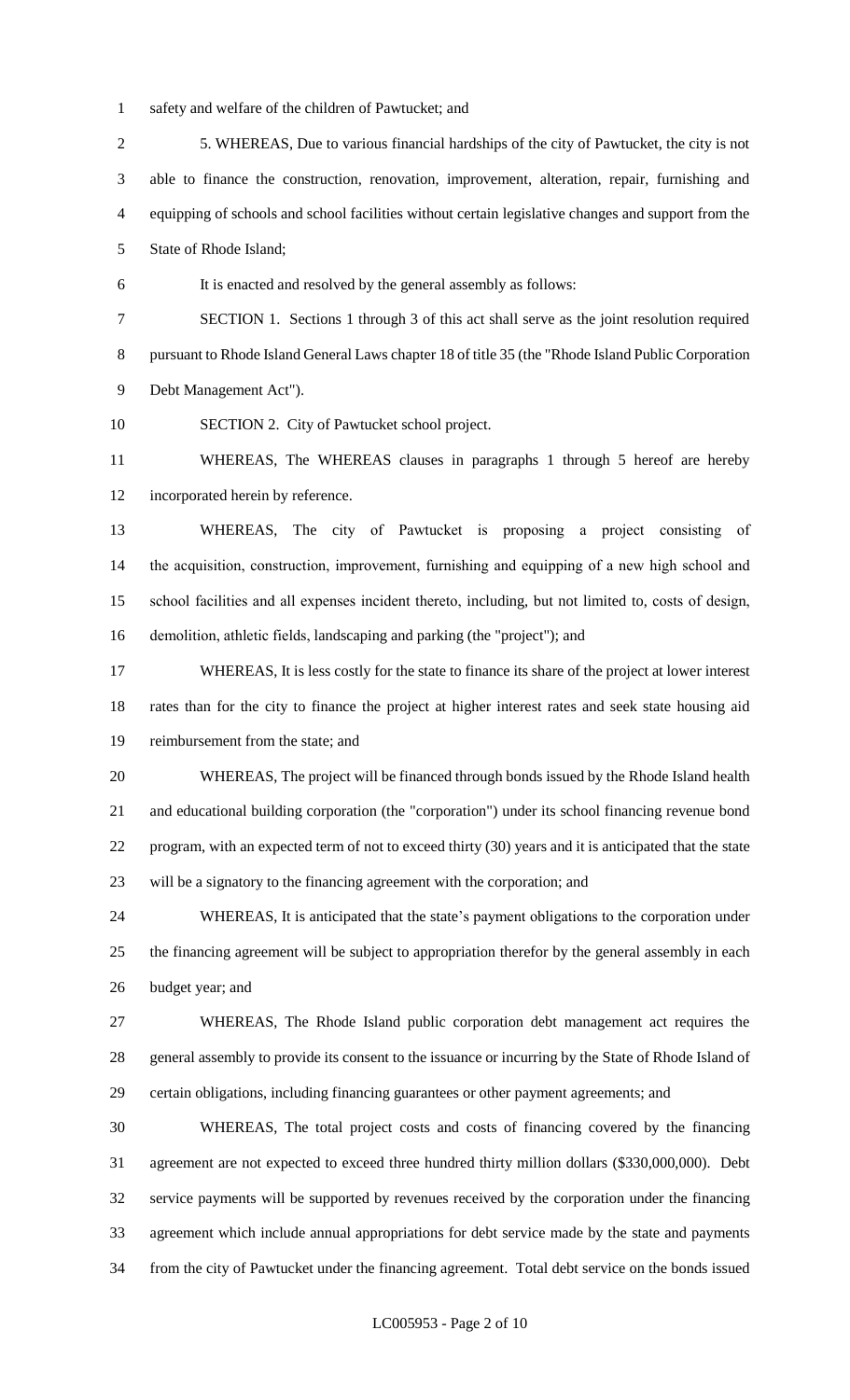by the corporation (the "corporation bonds") is not expected to exceed twenty-two million two 2 hundred one thousand dollars (\$22,201,000) annually and four hundred thirty five million six hundred fifty two thousand eight hundred seventy-five dollars (\$435,652,875) in the aggregate based on an average interest rate of five percent (5%); now, therefore be it

 RESOLVED, That this general assembly hereby approves the financing in an amount up to three hundred thirty million dollars (\$330,000,000) for the project, plus such additional amount as is required to finance costs of issuance, funding of debt service reserves, if required, and capitalized interest thereon; and be it further

 RESOLVED, That the state, acting through the governor and the general treasurer, may execute the financing agreement as contemplated herein and any other agreements necessary to effectuate the purposes of this act; and be it further

 RESOLVED, That the corporation bonds will be special obligations of the corporation 13 payable from funds received by the corporation under the financing agreement and other revenues received by the corporation, in any combination or priority as may be designated in the proceedings of the corporation authorizing the issuance of such debt. The total debt service on the corporation bonds is estimated to average approximately twenty-two million, two hundred one thousand dollars (\$22,201,000) per year or approximately four hundred thirty-five million six hundred fifty-two thousand eight hundred seventy-five dollars (\$435,652,875) in the aggregate, at an average interest rate of approximately five percent (5%) and an approximately thirty (30) year maturity; and be it further

 RESOLVED, That the corporation bonds will not constitute indebtedness of the state or any of its subdivisions or a debt for which the full faith and credit of the state or any of its subdivisions is pledged. This act shall constitute an enabling act of the general assembly that is required pursuant to § 16-7-44; and be it further

 RESOLVED, That the state's authority to incur the obligations set forth herein will expire within five (5) years of the date of passage of this act if such financing transaction is not executed prior to that date; and be it further

 RESOLVED, That no corporation bonds shall be issued unless the project shall be approved by the Rhode Island department of education; and be it further

 RESOLVED, That the governor, the general treasurer and the state budget officer, on behalf of the state are hereby authorized to execute such documents or other papers as either of them deem necessary or desirable to carry out the intent of this act and are also authorized to take all actions and execute all documents or agreements necessary to comply with federal tax and securities laws, which documents or agreements may have a term coextensive with the maturity of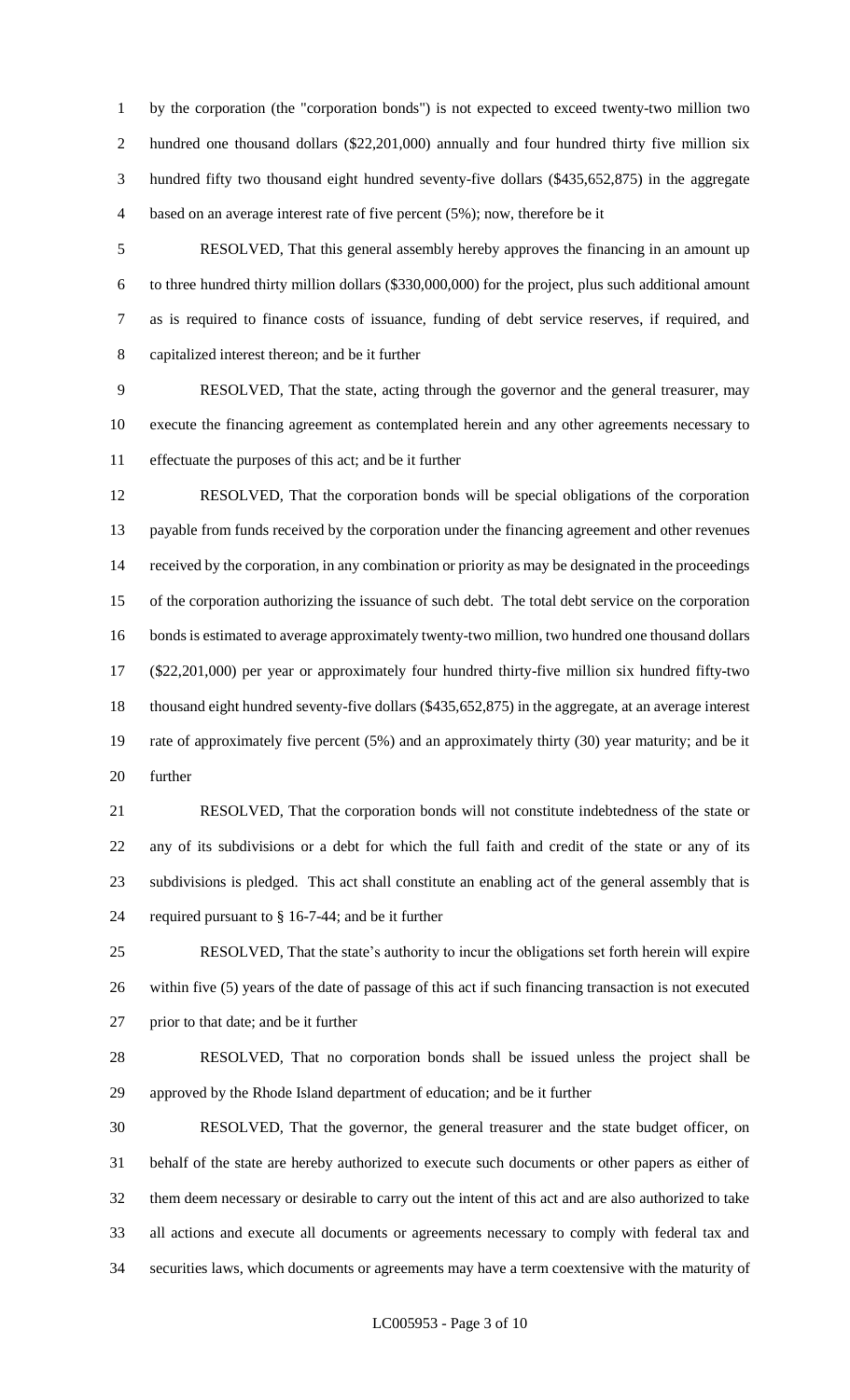1 the corporation bonds authorized hereby, including Rule 15c2-12 of the Securities and Exchange Commission (the "Rule") and to execute and deliver a continuing disclosure agreement or certificate in connection with the corporation bonds in the form as shall be deemed advisable by such officers in order to comply with the rule.

 SECTION 3. Sections 1, 2, and this Section 3 of this act shall take effect upon the passage. SECTION 4. Sections 4 through 19 of this act shall be entitled "AN ACT AUTHORIZING THE CITY OF PAWTUCKET TO FINANCE THE ACQUISITION, CONSTRUCTION, IMPROVEMENT, FURNISHING AND EQUIPPING OF A NEW HIGH SCHOOL AND SCHOOL FACILITIES AND ALL EXPENSES INCIDENT THERETO, INCLUDING, BUT NOT LIMITED TO, COSTS OF DESIGN, DEMOLITION, ATHLETIC FIELDS, LANDSCAPING AND PARKING BY THE ISSUANCE OF NOT MORE THAN \$53,790,000 IN CITY BONDS, CITY NOTES AND/OR OTHER EVIDENCES OF INDEBTEDNESS THEREFOR".

 SECTION 5. The city of Pawtucket is hereby empowered, in addition to authority previously granted, to issue bonds and other evidences of indebtedness (the "city bonds") in an amount not exceeding fifty-three million seven hundred ninety thousand dollars (\$53,790,000) from time to time under its corporate name and seal. The city bonds shall be issued to the state or to the Rhode Island health and educational building corporation (or to an entity designated by the state or the Rhode Island health and educational building corporation) to evidence the obligation of the city to pay for a portion of the project described in Section 7. The city bonds of each issue may be issued in the form of zero coupon bonds, capital appreciation bonds, serial bonds or term bonds or a combination thereof and shall be payable either by maturity of principal in the case of serial bonds or by mandatory serial redemption in the case of term bonds, in installments of principal, the first installment to be not later than five (5) years and the last installment not later than thirty (30) years after the date the city bonds are issued. Annual installments of principal may be provided for by maturity of principal in the case of serial bonds or by mandatory serial redemption in the case of term bonds. The amount of principal appreciation each year on any city bonds, if any after the date of original issuance, shall not be considered to be principal indebtedness for the purposes of any constitutional or statutory debt limit or any other limitation. The appreciation of principal after the date of original issue shall be considered interest. Only the original principal amount shall be counted in determining the principal amount so issued and any interest component shall be disregarded.

 SECTION 6. This act shall constitute an enabling act of the general assembly that is required pursuant to § 16-7-44. The project shall not be eligible for state housing aid reimbursement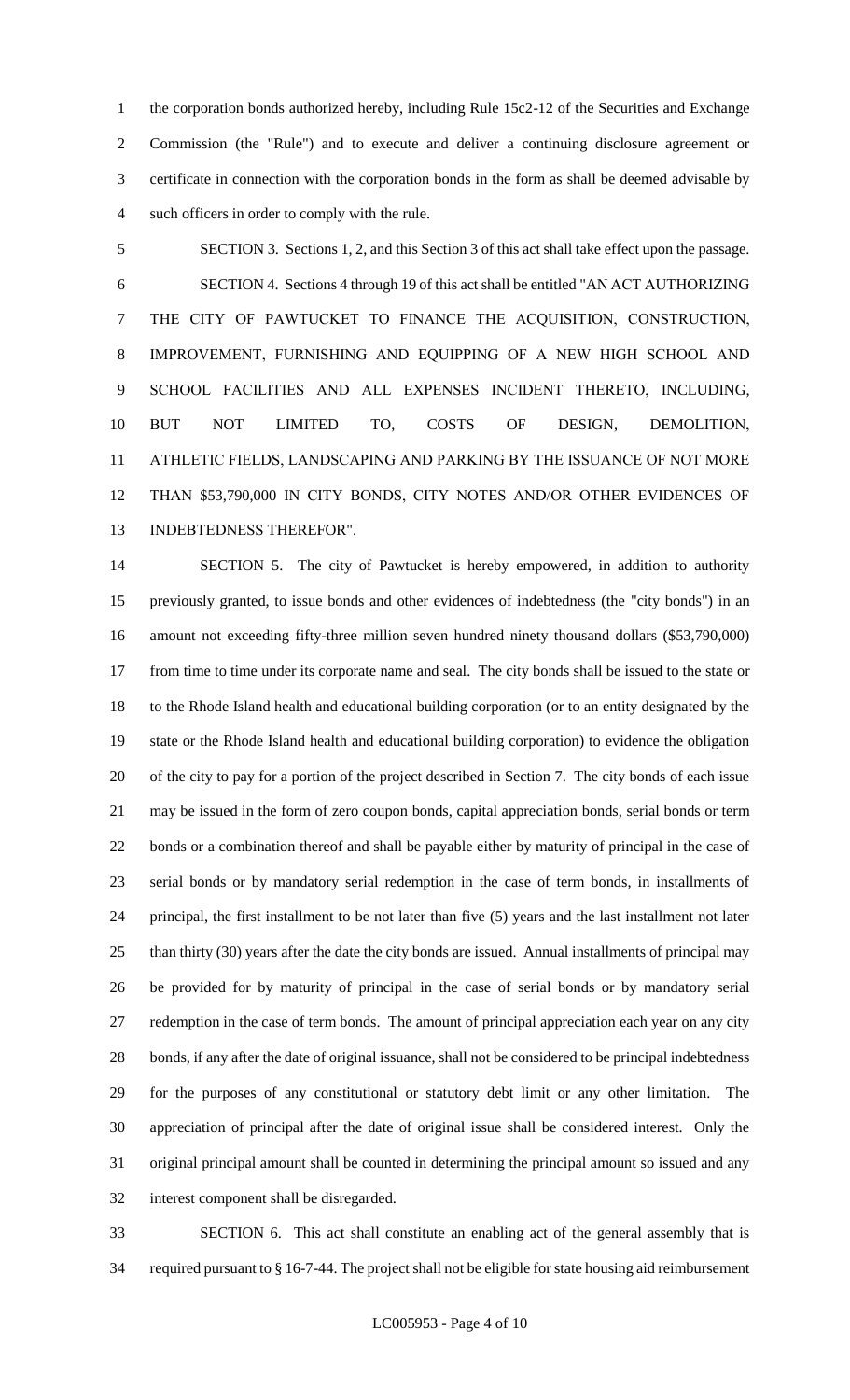calculated pursuant to § 16-7-39 but shall be eligible for state housing aid "bonus" incentives pursuant to § 16-7-40 and foundational aid offered on a pay-as-you-go basis pursuant to § 45-38.2- 4. No city bonds shall be issued unless the school projects described herein have been approved by the Rhode Island department of education.

 SECTION 7. The city bonds shall be signed by the mayor and the director of finance and shall be issued and sold in such amounts as the city council may authorize. The manner of sale, denominations, maturities, interest rates and other terms, conditions and details of any city bonds or city notes issued under this act may be fixed by the proceedings of the city council authorizing the issue or by separate resolution of the city council or, to the extent provisions for these matters are not so made, they may be fixed by the officers authorized to sign the city bonds or city notes. Notwithstanding anything contained in this act to the contrary, the city may enter into financing agreements with the Rhode Island health and educational building corporation pursuant to chapter 7 of title 16 and chapter 38.1 of title 45 and, with respect to city bonds or city notes issued in connection with such financing agreements, if any, the city may elect to have the provisions of chapter 38.1 of title 45 apply to the issuance of the city bonds or city notes issued hereunder to the extent the provisions of chapter 38.1 of title 45 are inconsistent herewith. Such election may be fixed by the proceedings of the city council authorizing such issuance of by separate resolution of the city council, or, to the extent provisions for these matters are not so made, they may be fixed by the officers authorized to sign the city bonds or city notes. The proceeds derived from the sale of the city bonds shall be delivered to the director of finance, and such proceeds exclusive of premiums and accrued interest shall be expended:

 (1) For the acquisition, construction, improvement, furnishing and equipping of a new high school and school facilities and all expenses incident thereto, including, but not limited to, costs of design, demolition, athletic fields, landscaping and parking and all costs related thereto 25 either directly or as a reimbursement to the state to the extent the state pays for and or finances such costs hereunder;

(2) For payment of the principal or interest on temporary city notes issued under Section

8;

(3) In payment of capitalized interest on city bonds or city notes;

(4) In repayment of advances under Section 9; or

 (5) In payment of related costs of issuance of any city bonds or city notes. No purchaser of any city bonds or city notes under this act shall be in any way responsible for the proper application of the proceeds derived from the sales thereof. The project shall be carried out and all contracts made therefor on behalf of the city and the school building committee. The proceeds of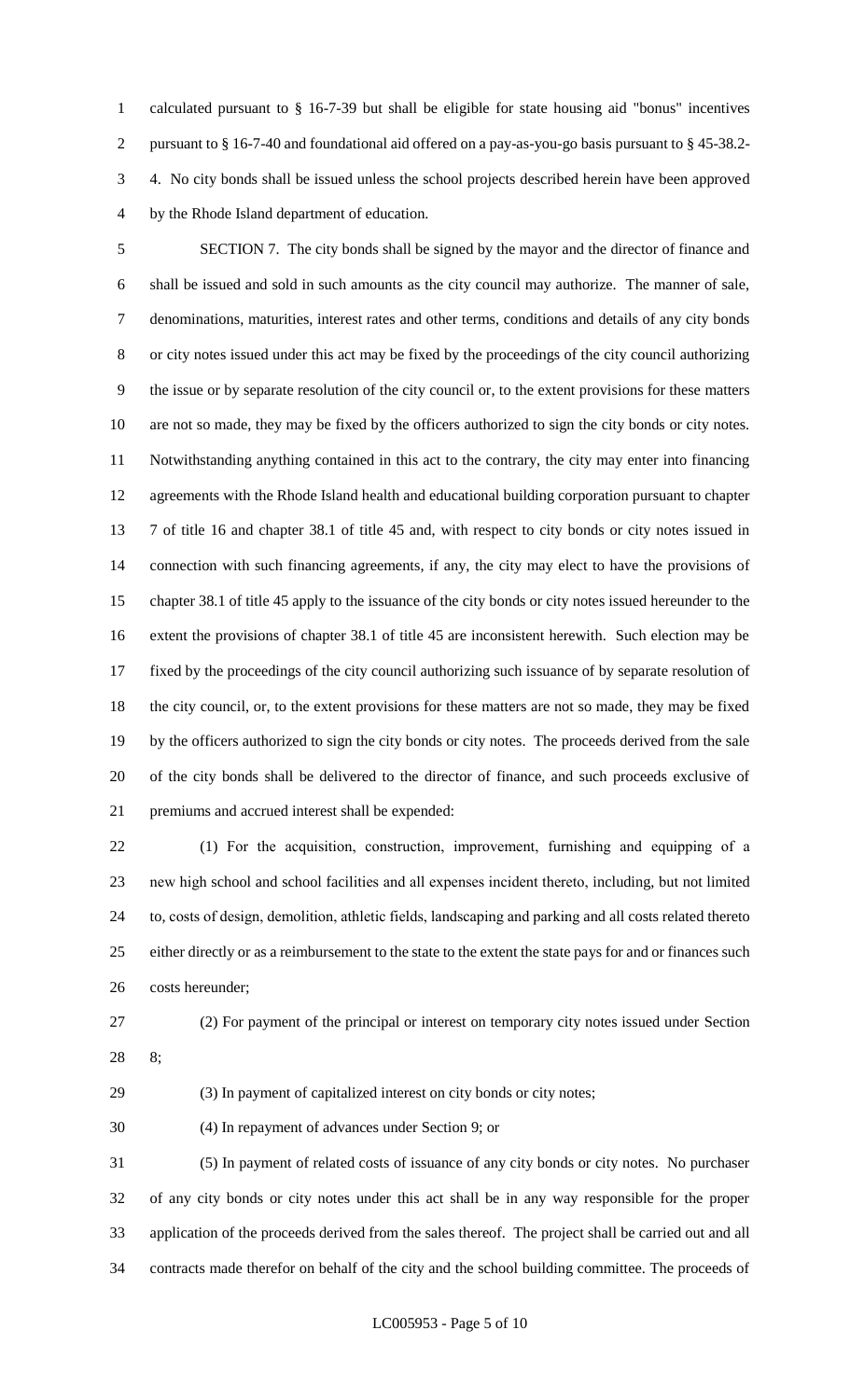city bonds or city notes issued under this act, any applicable federal or state assistance and other monies referred to in Sections 10 and 14, shall be deemed appropriated for the purposes of this act without further action than that required by this act. The city bond issue authorized by this act may be consolidated for the purposes of issuance and sale with any other bond issue of the city heretofore or hereafter authorized; provided that, notwithstanding any such consolidation, the proceeds from the sale of the city bonds authorized by this act shall be expended for the purposes set forth above.

 SECTION 8. The city council may by resolution authorize the issue from time to time of interest bearing or discounted notes (the "city notes") in anticipation of the issue of city bonds or in anticipation of the receipt of federal or state aid for the purposes of this act. The amount of original city notes issued in anticipation of city bonds may not exceed the amount of city bonds which may be issued under this act, and the amount of original city notes issued in anticipation of federal or state aid may not exceed the amount of available federal or state aid as estimated by the director of finance. Temporary city notes issued hereunder shall be signed by the manual or facsimile signatures of the director of finance and the mayor, shall be payable within five (5) years from their respective dates, but the principal of and interest on city notes issued for a shorter period may be renewed or paid from time to time by the issue of other city notes thereunder provided the period from the date of an original note to the maturity or any note issued to renew or pay the same debt or the interest thereon shall not exceed five (5) years. Any temporary city notes in anticipation of city bonds issued under this section may be refunded prior to the maturity of the city notes by the issuance of additional temporary city notes; provided that, no such refunding shall result in any amount of such temporary city notes outstanding at any one time in excess of two hundred percent (200%) of the amount of city bonds which may be issued under this act; and provided, further that, if the issuance of any such refunding city notes results in any amount of such temporary city notes outstanding at any one time in excess of the amount of city bonds which may be issued under this act, the proceeds of such refunding city notes shall be deposited in a separate fund established with the bank which is paying agent for the city notes being refunded. Pending their use to pay the city notes being refunded, monies in the fund shall be invested for the benefit of the city by the paying agent at the direction of the director of finance in any investment permitted under Section 10. The monies in the fund and any investments held as a part of the fund shall be held in trust and shall be applied by the paying agent solely to the payment or prepayment of the principal of and interest on the city notes being refunded. Upon payment of all principal of and interest on the city notes, any excess monies in the fund shall be distributed to the city. The city may pay the principal of and interest on city notes, in full, from other than the issuance of refunding city notes prior to the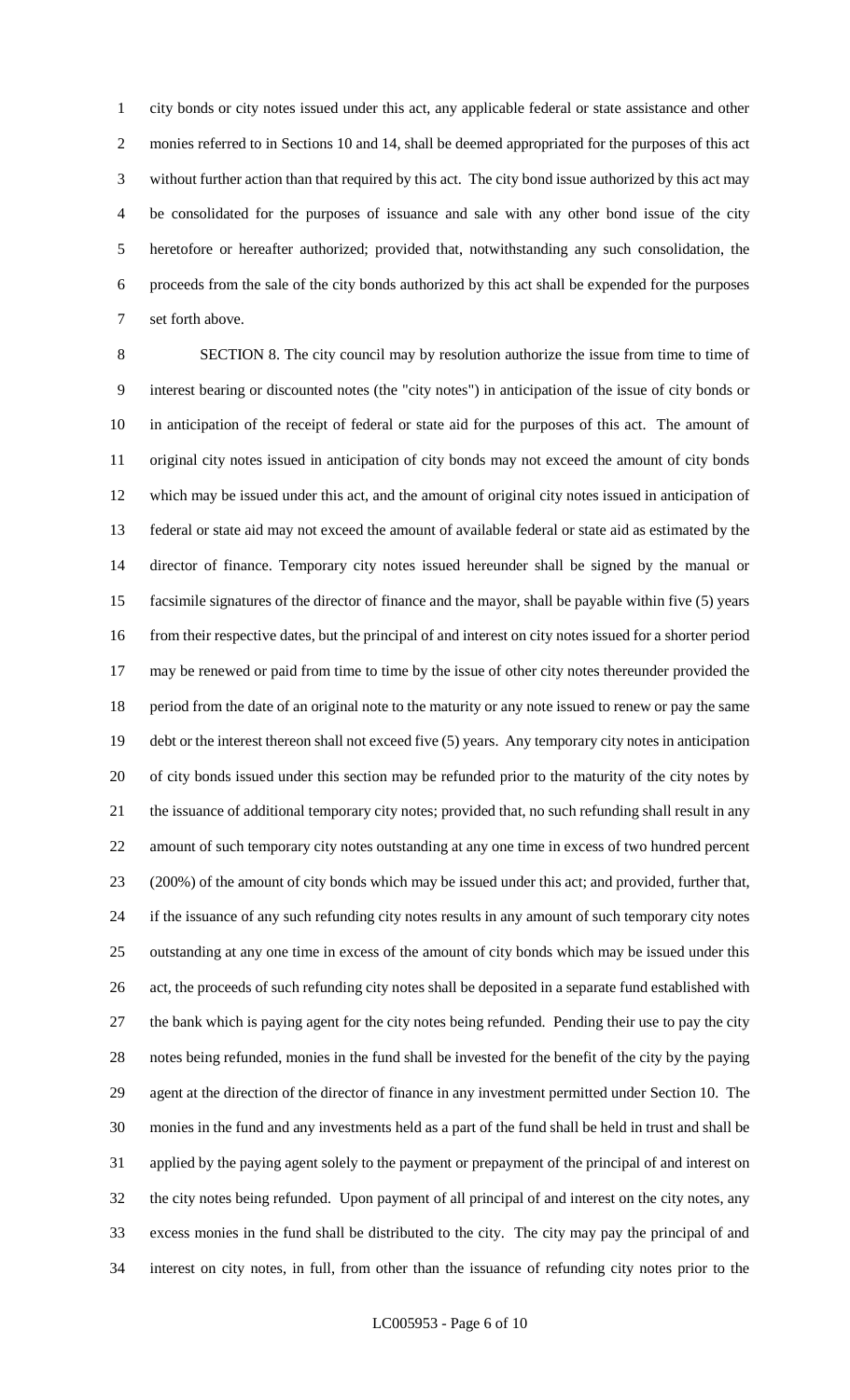- issuance of city bonds pursuant to Section 5 hereof. In such case, the city's authority to issue city
- bonds or city notes in anticipation of city bonds under this act shall continue provided that:

 (1) The city council passes a resolution evidencing the city's intent to pay off the city notes without extinguishing the authority to issue city bonds or city notes; and

 (2) That the period from the date of an original city note to the maturity date of any other city note shall not exceed five (5) years.

 SECTION 9. Pending any authorization or issue of city bonds hereunder or pending or in lieu of any authorization or issue of city notes hereunder, the director of finance, with the approval of the city council, may, to the extent that city bonds or city notes may be issued hereunder, apply funds in the treasury of the city to the purposes specified in Section 7, such advances to be repaid without interest from the proceeds of city bonds or city notes subsequently issued or from the proceeds of applicable federal or state assistance or from other available funds.

 SECTION 10. Any proceeds of city bonds or city notes issued hereunder or of any applicable federal or state assistance, pending their expenditure, may be deposited or invested by the director of finance in demand deposits, time deposits or savings deposits in banks which are members of the Federal Deposit Insurance Corporation or in obligations issued or guaranteed by the United States of America or by any agency or instrumentality thereof or as may be provided in any other applicable law of the State of Rhode Island or resolution of the city council or pursuant to an investment policy of the city.

 SECTION 11. Any accrued interest received upon the sale of city bonds or city notes hereunder shall be applied to the payment of the first interest due thereon. Any premiums arising from the sale of city bonds or city notes hereunder and any earnings or net profit realized from the deposit or investment of funds hereunder shall, in the discretion of the director of finance, be applied to the cost of preparing, issuing, and marketing city bonds or city notes hereunder to the extent not otherwise provided, to the payment of the cost of the project, to the costs of additional improvements coming within the description of the project, to the payment of the principal of or interest on city bonds or city notes issued hereunder or to any one or more of the foregoing. The cost of preparing, issuing and marketing city bonds or city notes hereunder may also, in the discretion of the director of finance, be met from bond or note proceeds exclusive of accrued interest or from other monies available therefor. Any balance of city bond or note proceeds remaining after payment of the cost of the projects and the cost of preparing, issuing and marketing city bonds or city notes hereunder shall be applied to the payment of the principal of or interest on city bonds or city notes issued hereunder. To the extent permitted by applicable federal laws, any earnings or net profit realized from the deposit or investment of funds hereunder may, upon receipt,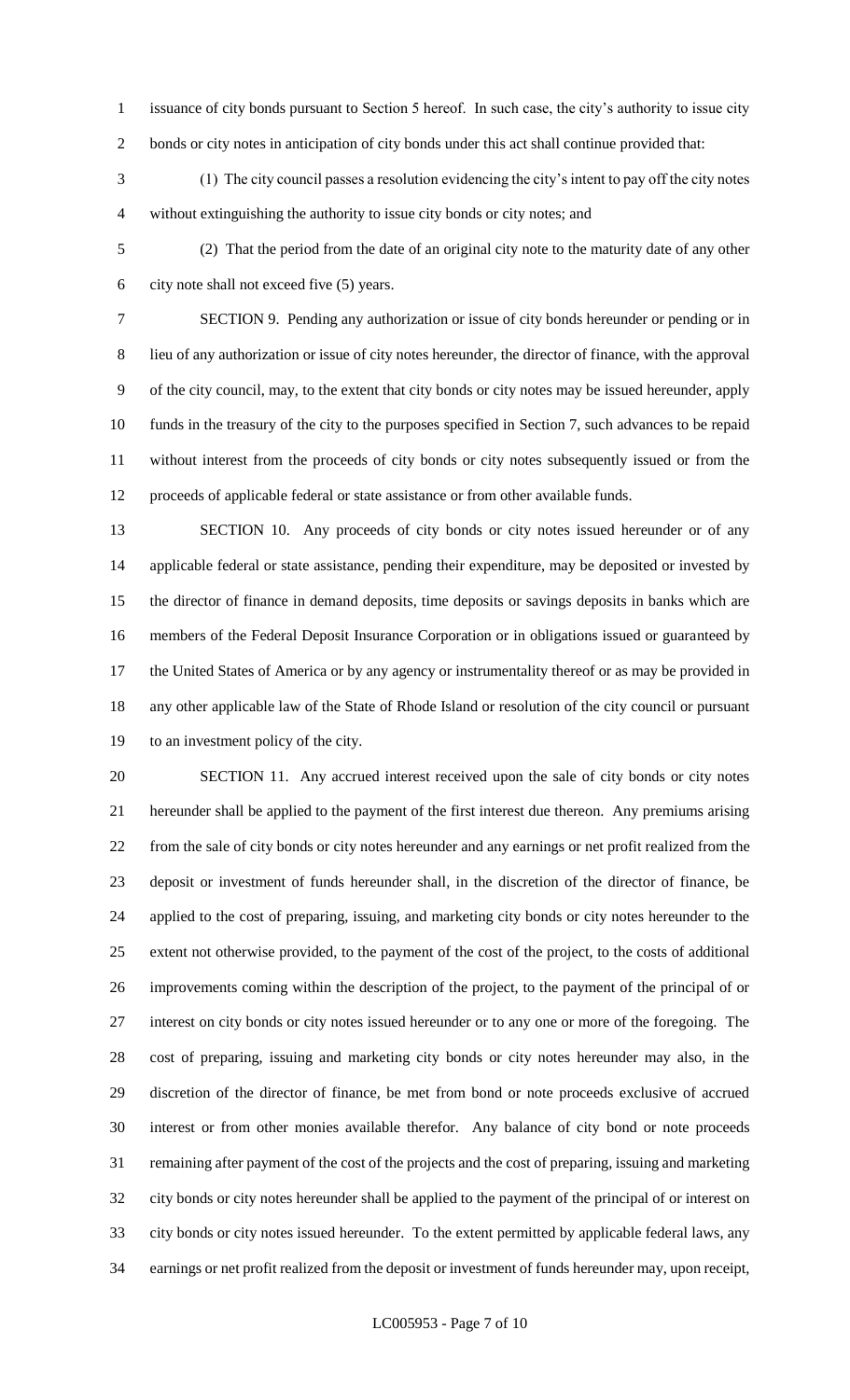be added to and dealt with as part of the revenues of the city from property taxes. In exercising any discretion under this section, the director of finance shall be governed by any instructions adopted by resolution of the city council.

 SECTION 12. All city bonds and city notes issued under this act and the debts evidenced thereby shall be obligatory on the city in the same manner and to the same extent as other debts lawfully contracted by it and shall be excepted from the operation of § 45-12-2. No such obligation shall at any time be included in the debt of the city for the purpose of ascertaining its borrowing capacity. The city shall annually appropriate a sum sufficient to pay the principal and interest coming due within the year on city bonds and city notes issued hereunder to the extent that monies therefor are not otherwise provided. If such sum is not appropriated, it shall nevertheless be added to the annual tax levy. In order to provide such sum in each year and notwithstanding any provision of law to the contrary, all taxable property in the city shall be subject to ad valorem taxation by the city without limitation as to rate or amount.

 SECTION 13. Any city bonds or city notes issued under the provisions of this act, if properly executed by officers of the city in office on the date of execution, shall be valid and binding according to their terms notwithstanding that before the delivery thereof and payment therefor any or all of such officers shall for any reason have ceased to hold office.

 SECTION 14. The city, acting by resolution of its city council is authorized to apply for, contract for and expend any federal or state advances or other grants or assistance which may be available for the purposes of this act, and any such expenditures may be in addition to other monies provided in this act. To the extent of any inconsistency between any law of this state and any applicable federal law or regulation, the latter shall prevail. Federal and state advances, with interest where applicable, whether contracted for prior to or after the effective date of this act, may be repaid as project costs under Section 7.

 SECTION 15. City bonds and city notes may be issued under this act without obtaining the approval of any governmental agency or the taking of any proceedings or the happening of any conditions except as specifically required by this act for such issue. In carrying out any project financed in whole or in part under this act, including where applicable the condemnation of any land or interest in land, and in the levy and collection of assessments or other charges permitted by law on account of any such project, all action shall be taken which is necessary to meet constitutional requirements whether or not such action is otherwise required by statute; but the validity of city bonds and city notes issued hereunder shall in no way depend upon the validity or occurrence of such action.

SECTION 16. All or any portion of the authority to issue city bonds and city notes under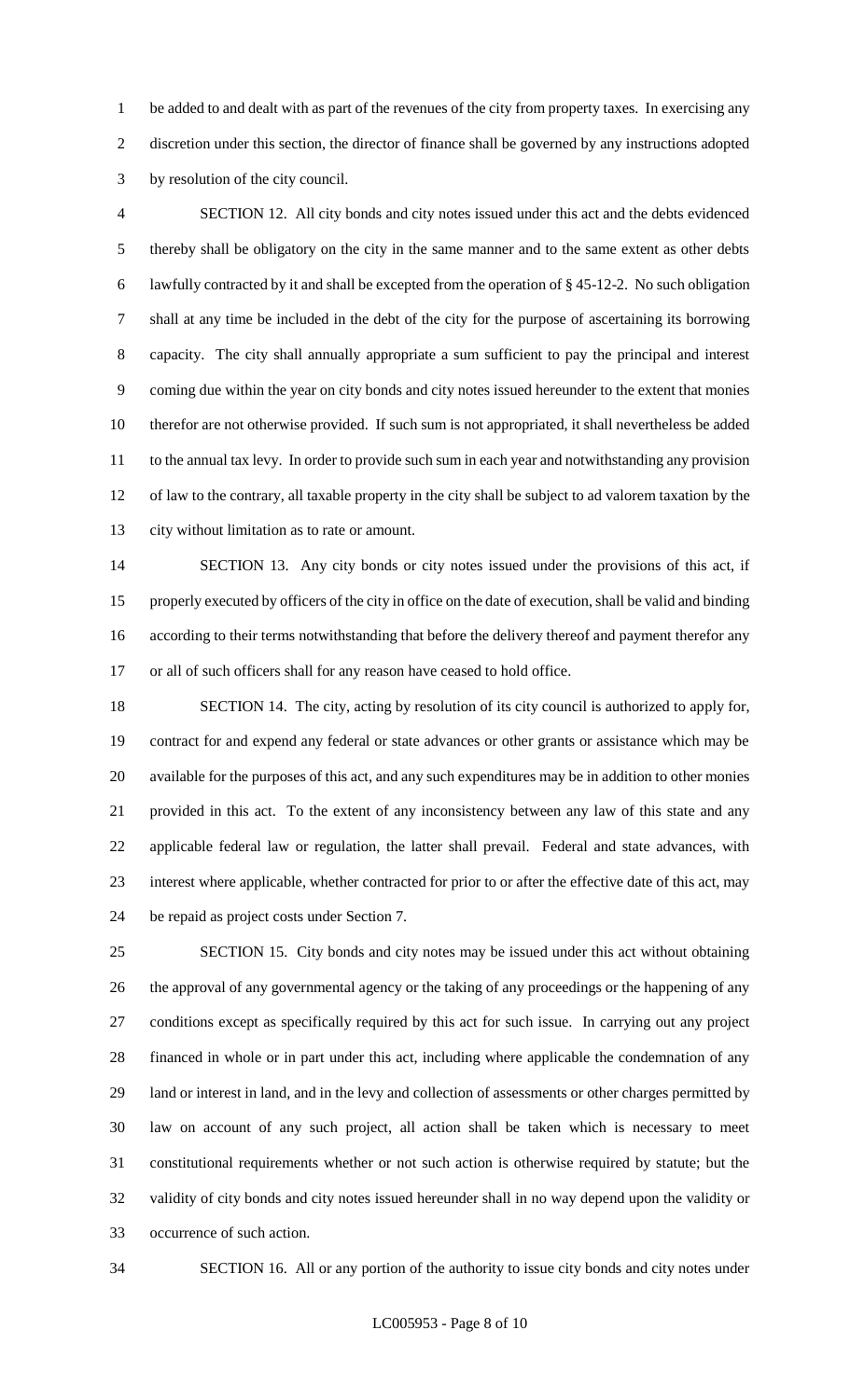this act may be extinguished by resolution of the city council, without further action by the general assembly seven (7) years after the effective date of this act.

 SECTION 17. The director of finance and the mayor, on behalf of the city, are hereby authorized to execute such documents or other papers as either of them deem necessary or desirable to carry out the intent of this act and are also authorized to take all actions and execute all documents or agreements necessary to comply with federal tax and securities laws, which documents or agreements may have a term coextensive with the maturity of the city bonds authorized hereby, including Rule 15c2-12 of the Securities and Exchange Commission (the "Rule") and to execute and deliver a continuing disclosure agreement or certificate in connection with the city bonds or notes in the form as shall be deemed advisable by such officers in order to comply with the rule.

 SECTION 18. The question of the approval of Sections 4 through 17 of this act shall be submitted to the electors of the city at the election to be held on November 8, 2022, or at a special local election (other than a primary), on a date as shall be designated by the city council. The question shall be submitted in substantially the following form: "Shall an Act, passed at the 2022 session of the general assembly, entitled in part, 'AN ACT AUTHORIZING THE CITY OF PAWTUCKET TO FINANCE THE ACQUISITION, CONSTRUCTION, IMPROVEMENT, FURNISHING AND EQUIPPING OF A NEW HIGH SCHOOL AND SCHOOL FACILITIES AND ALL EXPENSES INCIDENT THERETO, INCLUDING, BUT NOT LIMITED TO, COSTS OF DESIGN, DEMOLITION, ATHLETIC FIELDS, LANDSCAPING AND PARKING BY THE ISSUANCE OF NOT MORE THAN \$53,790,000 IN CITY BONDS, CITY NOTES AND/OR OTHER EVIDENCES OF INDEBTEDNESS THEREFOR' be approved?" and the warning for the election shall contain the question to be submitted. From the time the election is warned and until it is held, it shall be the duty of the city clerk to keep a copy of the act available at his/her office for public inspection, but the validity of the election shall not be affected by this requirement.

 SECTION 19. Sections 1 through 3 and Sections 18 and 19 of this act shall take effect upon the passage. Sections 4 through 17 of this act shall take effect upon the approval of this act by a majority of those voting on the question at the election prescribed by section 18.

#### ======== LC005953 ========